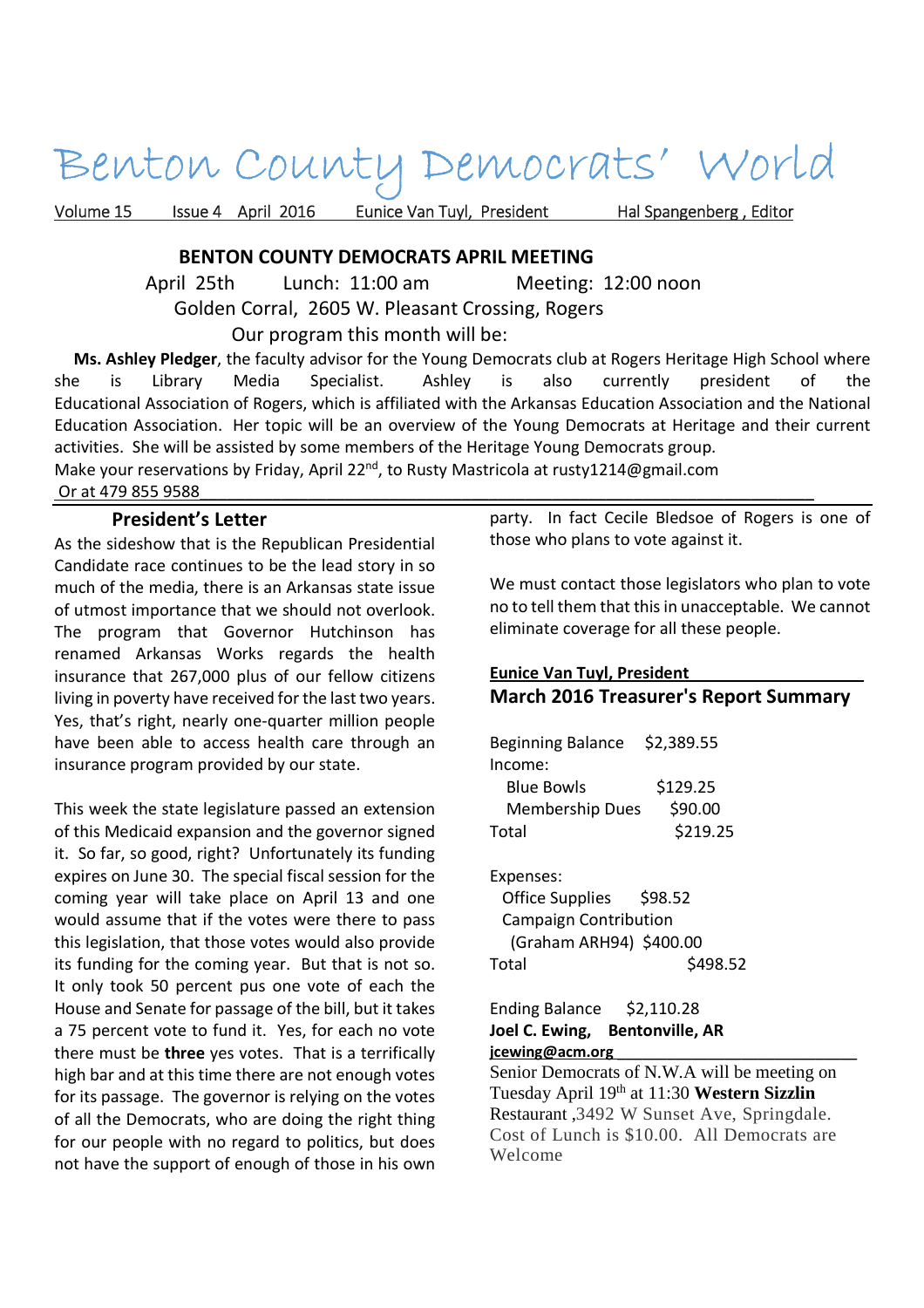## **Minutes of March 23, 2016 General Meeting Golden Corral Restaurant – Rogers, AR**

President Eunice Van Tuyl called the meeting to order at 12:00. She welcomed new attendees, guest speakers and several visitors. Thurman Metcalf led us in the pledge of allegiance.

Vice President Tony Potochnik and Treasurer Joel Ewing were our guest speakers. They each gave a review of the book American Ascendant, written by Stanley Greenberg a New York Times best-selling author. Recommended for political junkies the book explores the challenges for both parties and couldn't be timelier as we head into the presidential primary season. A lengthy discussion was held with several questions and comments.

Moving on to the business part of the meeting Eunice thanked Tony and Joel for their thorough review of the book and asked that the minutes be approved. A motion was made and second. Motion carried. The treasurers' report was also approved as read.

Eunice reported that the board recommended Richard Bland for the position of Vice President vacated by Tony Potochnik. No nominations were made from the members. Thurman Metcalf moved we accept Tony by acclamation, second, motion carried.

The guest speaker in April will be Ashley Pledger, Faculty Advisor for the Young Democrats at Heritage High School.

Velva Bell reported on the Arkansas Works/Private Option bill. A special session will be held on April 6. Everyone is encouraged to write a letter to their representatives stating their concerns for this bill.

Thurman reminded members he is selling car wash tickets for \$15.00 to raise money for the Democratic Party of Arkansas. He stated the DPA is in good financial shape but this is an election year and more money is needed to support the candidates.

Bobbi Cauldwell and Ezra Smith spoke in behalf of Grimsley Graham's campaign. Bobbie invited anyone who would like to volunteer to host a series of Community Chads for Grimsley either at their home or a public place to please contact her as soon as possible. Ezra reported that members of the

Grimsley campaign are starting a door to door registration drive in two weeks and also asked for volunteers.

Joel presented Ezra with a \$400.00 check from the BC Dems to help with Grimsley campaign.

The meeting was adjourned at 1:30.

**Respectfully Submitted by: Secretary Betty Cauldwell\_\_\_\_\_\_\_\_\_\_\_\_\_\_\_\_\_\_\_** 

# **Meet our 2016 Officers Betty Cauldwell, Secretary**



I was born 25 miles east of Ft. Smith in a small town called Charleston, population approx. 3000. Charleston is also the hometown of former Governor and Senator Dale Bumpers, NFL Redskins kicker Steve Cox, PBR bull rider Denny Flynn and rodeo clown Cody Sosesbee. I was privileged to work for Charleston Public Schools as secretary to the principal for 28 years. During that time I was a member of the Homecoming Committee, started the first Dance team and coached the Cheerleaders for 21 years. I married David Cauldwell in 2011 and moved to Rogers. Together we have five children, four girls and one boy. We also have ten beautiful grandchildren. We love to travel, fish and of course participate in politics. I also enjoy crafting, oil painting, wood burning, sewing and gardening. I am very proud to be a member of the Benton County Democrats.

## **Betty Caudwell, Secretary\_\_\_\_\_\_\_\_\_\_\_**

**Know anyone who'd enjoy a card from our group as Congratulations, Get Well or Sympathy wishes? Call or e-mail President Eunice**